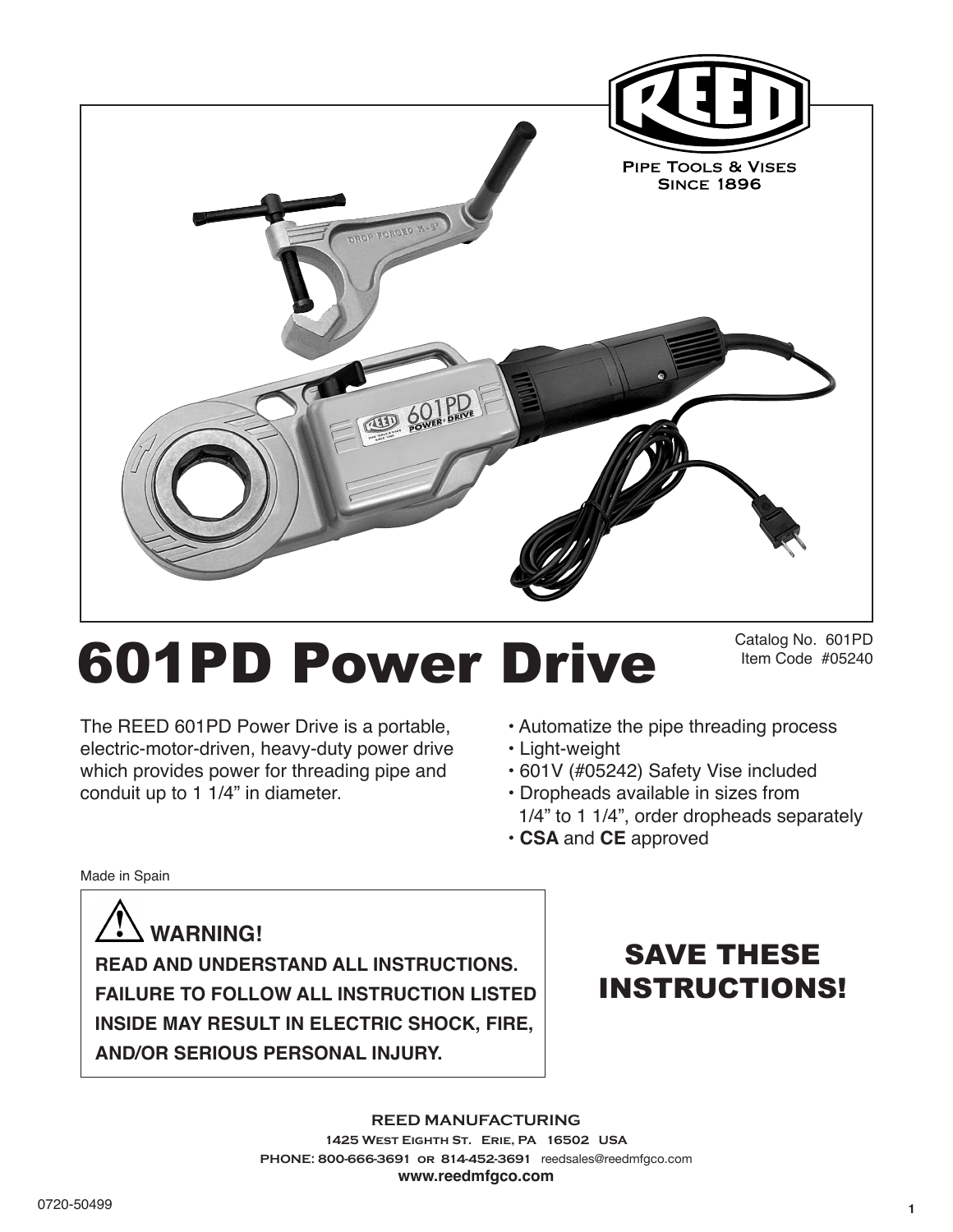# WORK AREA SAFETY

- **1. Keep your work area clean and well lit. Cluttered benches and dark areas invite accidents.**
- **2. Do not operate power tools in explosive atmospheres, such as in the presence of flammable liquids, gases, or dust.** Power tools create sparks that may ignite the dust or fumes.
- **3. Keep bystanders, children, and visitors away while operating a power tool.** Distractions can cause you to lose control.
- **4. Do not let visitors contact tool or extension cord.** Such preventive measures reduce the risk of injury.

# ELECTRICAL SAFETY

- **1. Electrical tools must be plugged into properly installed outlets. Check with a qualified electrician if you are in doubt as to whether the outlet is properly installed.**
- **2. Avoid contact with grounded surfaces such as pipes, radiators, ranges, and refrigerators.** There is increased risk of an electrical shock if your body is grounded.
- **3. Don't expose power tools to rain or wet conditions.** Water entering a power tool will increase the risk of electrical shock.
- **4. Do not abuse cord. Never use the cord to carry the tool or pull the plug from an outlet. Keep cord away from heat, oil, sharp edges or moving parts. Replace damaged cords immediately.** Damaged cords increase the risk of electrical shock.
- **5. When operating a power tool outside, use an extension cord marked "W-A" or "W".** These cords are rated for outdoor use and reduce the risk of electrical shock.
- **6. Connect the tool to an AC power supply that matches the name plate specifications.** Incorrect voltage supply can cause electrical shock or burns.
- **7. Use proper extension cords (see chart).** Insufficient conductor size will cause excessive voltage drop, loss of power and overheating.

| <b>Minimum Wire Gauge for Cord Set</b> |                               |               |                    |
|----------------------------------------|-------------------------------|---------------|--------------------|
| Nameplate                              |                               |               |                    |
| <b>Amps</b>                            | <b>TOTAL LENGTH (IN FEET)</b> |               |                    |
|                                        | $0 - 25$                      | $26 - 50$     | $51 - 100$         |
| $0 - 6$                                | 18 AWG                        | <b>16 AWG</b> | <b>16 AWG</b>      |
| $6 - 10$                               | 18 AWG                        | 16 AWG        | 14 AWG             |
| $10 - 12$                              | 16 AWG                        | 16 AWG        | <b>14 AWG</b>      |
| $12 - 16$                              | <b>14 AWG</b>                 | <b>12 AWG</b> | <b>NOT</b>         |
|                                        |                               |               | <b>RECOMMENDED</b> |

# PERSONAL SAFETY

- **1. Stay alert, watch what you are doing and use common sense when operating a power tool. Do not use tool while tired or under the influence of drugs, alcohol, or medications.** A moment of inattention while operating power tools may result in serious personal injury.
- **2. Dress properly. Do not wear loose clothing or jewelry. Contain long hair. Keep your hair, clothing and gloves away from moving parts.** Loose clothes, jewelry, or long hair can be caught in moving parts.
- **3. Avoid accidental starting. Be sure switch is OFF before plugging in.** Carrying tools with your finger on the switch or plugging tools in that have the switch ON invites accidents.
- **4. Remove adjusting keys or switches before turning the tool ON.** A wrench or a key that is left attached to a rotating part of the tool may result in personal injury.
- **5. Do not overreach. Keep proper footing and balance at all**

**times.** Proper footing and balance enable better control of the tool in unexpected situations.

**6. Use safety equipment. Always wear eye protection.** Dust mask, nonskid safety shoes, hard hat, or hearing protection must be used for appropriate conditions.

# TOOL USE AND CARE

- **1. Use clamp, vise, or other practical way to secure and support the workpiece to a stable platform.** Holding the work by hand or against your body is unstable and may lead to loss of control.
- **2. Do not force tool. Use the correct tool for your application.** The correct tool will do the job better and safer at the rate for which it is designed.
- **3. Do not use any tool if switch does not turn it ON or OFF.** Any tool that cannot be controlled by the switch is dangerous and must be repaired.
- **4. Disconnect the plug from the power source before making any adjustments, changing accessories, or storing the tool.** Such preventive safety measures reduce the risk of starting the tool accidentally.
- **5. Store idle tools out of the reach of children and other untrained persons.** Tools are dangerous in the hands of untrained persons.
- **6. Maintain tools with care. Keep cutting tools sharp and clean.** Properly maintained tools with sharp cutting edges are less likely to bind and are easier to control.
- **7. Check for misalignment or binding of moving parts, breakage of parts, and any other condition that may affect the tool's operation. If damaged, have the tool serviced before using.** Many accidents are caused by poorly maintained tools.
- **8. Use only accessories that are recommended by the manufacturer of your model.** Accessories that are suitable for one tool may become hazardous when used on another tool.
- **9. Inspect tool and extension cords periodically and replace if damaged.** Damaged cords increase the risk of electrical shock.
- **10. Keep handles dry and clean, free from oil and grease.**  Clean handles allow better control of the tool.

# SERVICE

- **1. Tool service must be performed only by qualified repair personnel.** Service or maintenance performed by unqualified repair personnel could result in injury.
- **2. When servicing a tool, use only identical replacement parts. Follow instructions in the Maintenance Section of this manual.** Use of unauthorized parts or failure to follow maintenance instructions may create a risk of electrical shock or injury.
- **3. Follow instructions for lubricating and changing accessories.** Accidents are caused by poorly maintained tools.

#### SPECIFIC SAFETY INFORMATION

The Operator's Manual contains specific safety information and instructions for your protection against serious injuries including:

- Loss of fingers, hands, arms or other body parts if clothing or gloves get caught in moving parts.
- Electrical shock or burns from contact with wires, motor or other power drive parts.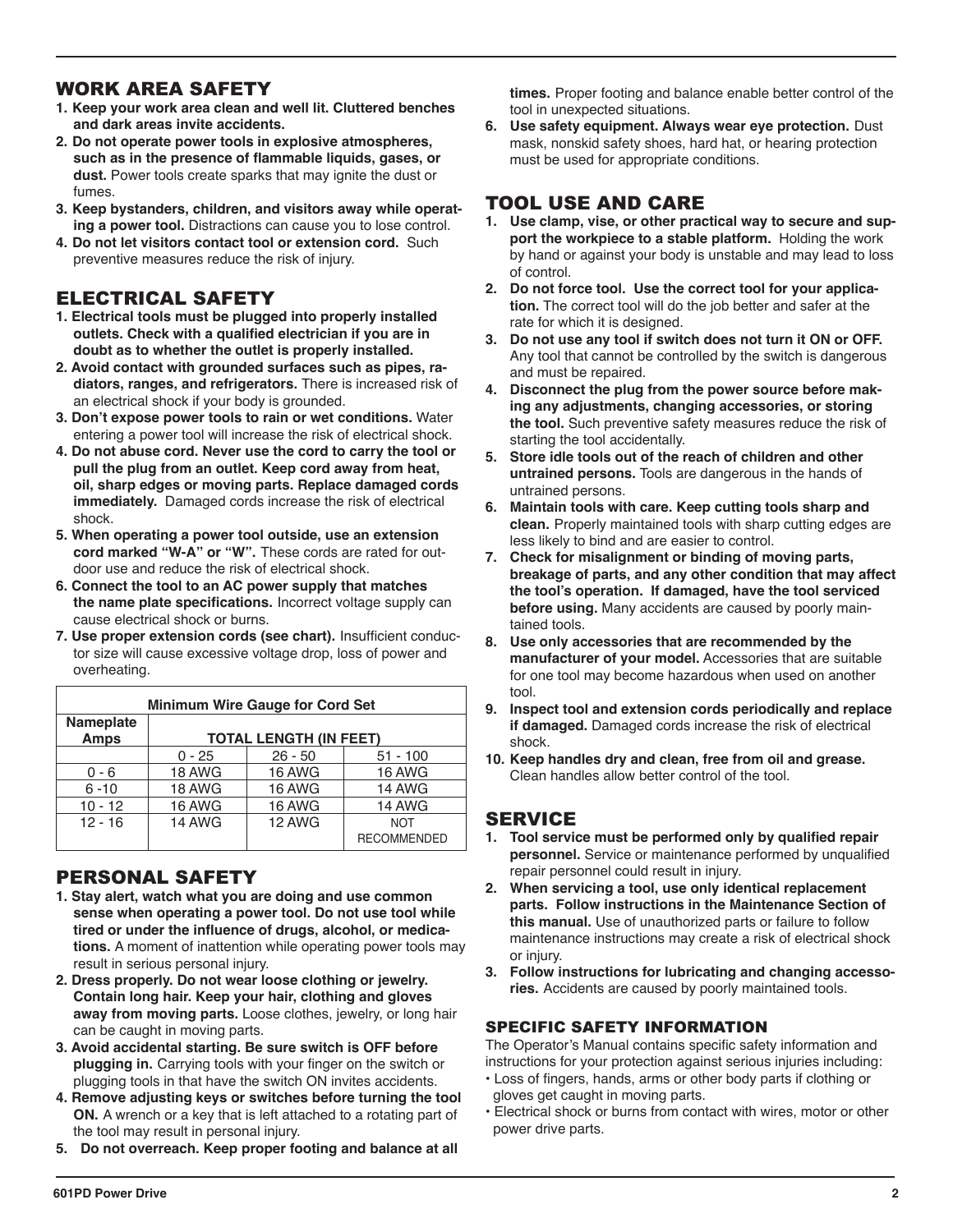- Impact injuries, including broken bones if machine tips over or workpiece falls.
- Eye injuries, including being blinded by the workpiece or workpiece chips.

#### Read and follow the safety labels on the machine.

Know the location and functions of all controls before using the tool.

### Switch Safety

The MOMENTARY CONTACT SWITCH is for your safety. It lets you shut off the motor by removing your finger. If clothing should become caught in the tool, it will continue to wind up. Because this tool has high torque, the clothing itself can bind around your arm or other body parts with enough force to crush or break bones.



## **MOVING PARTS. FINGERS, HANDS, ARMS OR OTHER BODY PARTS CAN BE CRUSHED OR BROKEN.**

- Do not wear gloves.
- Keep sleeves and jackets buttoned.
- Keep switch in working order.
- Use support vise when threading.
- Do not carry plugged-in tool with finger on switch.

# TOOL SAFETY

- **1. The POWER DRIVE is made to thread pipe. Follow instructions in this Operator's Manual on tool use.** Other uses may increase the risk of injury.
- **2. ALWAYS secure POWER DRIVE using the provided 601V support vise (#05242). Do not use this POWER DRIVE without the provided support vise**. The support vise resists torque developed during threading and prevents losing control of the tool.
- **3. Do not use dull or damaged dies.** Sharp cutting tools are less likely to bind and tool is easier to control
- **4. Do not use if MOMENTARY CONTACT SWITCH is broken.**  The purpose of the switch is to prevent injuries.

## SAVE THESE INSTRUCTIONS! **DESCRIPTION, SPECIFICATIONS AND EQUIPMENT**

#### **Description**

The REED 601PD Portable Power Drive is an electric-motordriven, heavy-duty power drive which provides power for threading pipe and conduit up to 1 1/4" in diameter. The 601PD is NOT designed to turn geared threaders, tapping machines, or other equipment.

# SPECIFICATIONS/ STANDARD EQUIPMENT

#### **Threading capacity**

Pipe and Conduit: 1/4" through 1 1/4" right hand threads only.

#### **Motor, Gears, Speed**

- 110-120 Volts, AC, 50/60 Hz, 750 Watt, double insulated.
- Momentary contact switch, spring return to OFF position.
- Mechanical forward/reverse switch; 25 RPM to thread and 60 RPM reverse.
- Spur gear reduction, bearing mounted shafts, gears packed in grease.
- Gear case is cast aluminum. Motor housing and handle are plastic.
- Vise is forged steel.
- Machine weight: 15 lbs (7 kg)
- Vise weight: 6 lbs (2.7 kg)
- The 601V support vise (standard) is necessary for operation to absorb power drive torque.

# OPERATING INSTRUCTIONS

**For threading with drophead die heads only.**

#### **WARNING: OPERATOR SHOULD BE THOROUGHLY FAMILIAR WITH SAFETY INFORMATION BEFORE ATTEMPTING TO OPERATE THIS EQUIPMENT.**

1. Push die heads, small end first, squarely into power drive opening until spring-loaded adapter pawls catch securely.

**NOTE:** Die head must be installed from the gear shifter side only.

2. Secure pipe in portable TriStand (REED R450+ #02306) vise or bench vise, if available.

#### **WARNING: WHEN THREADING ANY SIZE PIPE, THE SUPPLIED 601V SUPPORT VISE SHOULD ALWAYS BE USED AND SECURELY LOCKED ON PIPE BECAUSE OF TORQUE DEVELOPED DURING THREADING.**

- 3. Ensure at least 6" (150 mm) of exposed pipe. Position 601V support vise on pipe so the end of the guide bar is about  $1/2$ " (13 mm) beyond the end of the pipe. Clamp the support vise securely onto the pipe.
- 4. Slide the machine onto the guide bar and keep sliding to place the die head over the end of the pipe. Make sure that the reverse switch is in threading position. For right hand threads, die head should rotate clockwise (looking at the face of the die head).

**NOTE:** During threading, apply plenty of REED Threadguard Cutting Oil to dies.

- 5. Simultaneously actuate switch button and exert pressure against die head with palm of free hand to make sure thread is started.
- 6. Keep switch button depressed until end of pipe is even with edge of chaser, then release switch button.